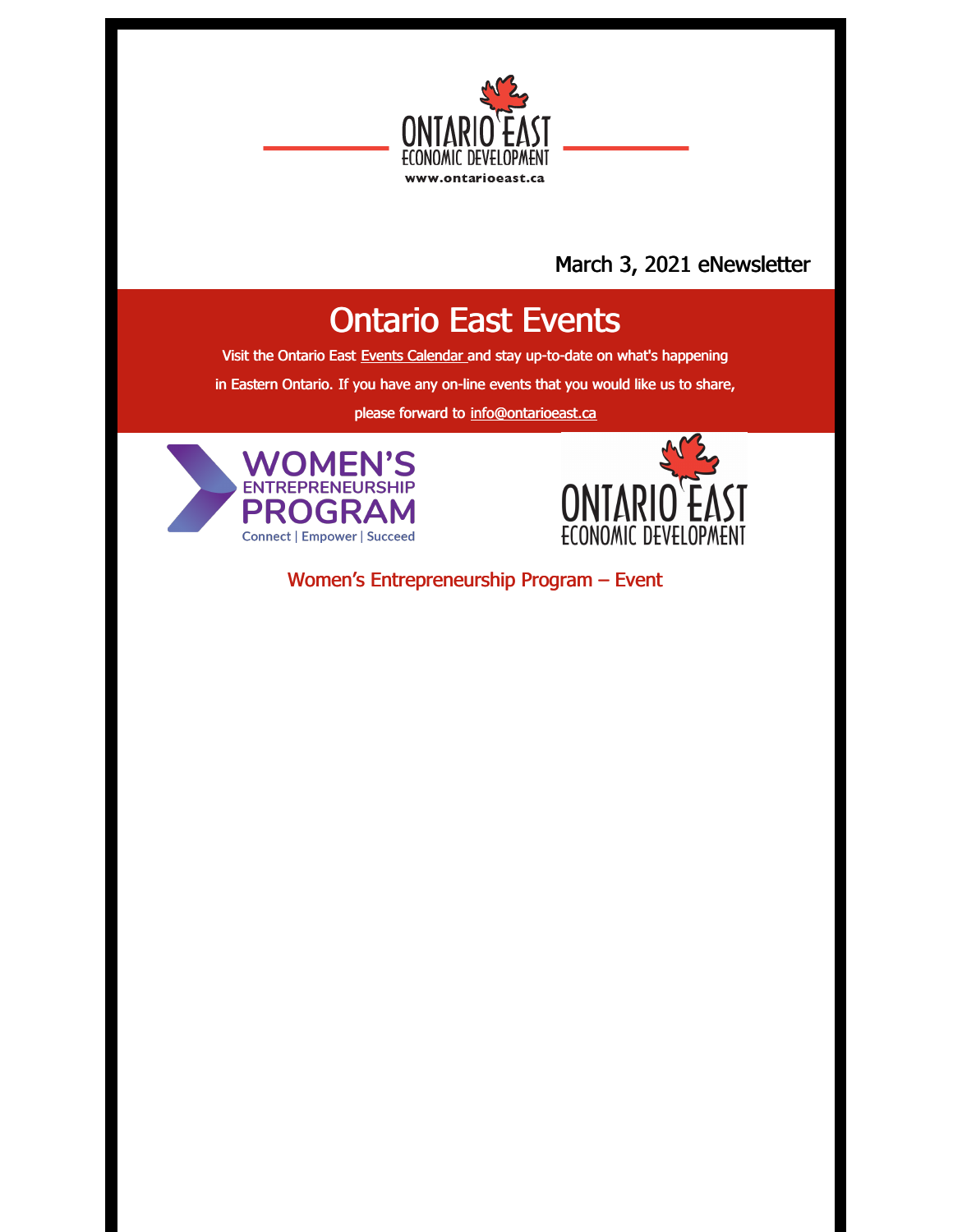## **STRIKEÂUP20**

**Digital Conference for Women Entrepreneurs** March 4, 2021 | StrikeUP.ca

# $\bigcirc$ **One day** conference. **One year** to watch.

 $\bigcirc$ 

Register now.

**A** Northumberland

Canadä<sup>\*</sup>

On March 4, 2021, women entrepreneurs can invest in themselves by attending the StrikeUP Digital Conference for Women Entrepreneurs with a lineup of dynamic women speakers and panelists. For more information visit https://www.strikeup.ca/.

> This project is funded in part by the Government of Canada through the Federal Economic Development Agency for Southern Ontario.

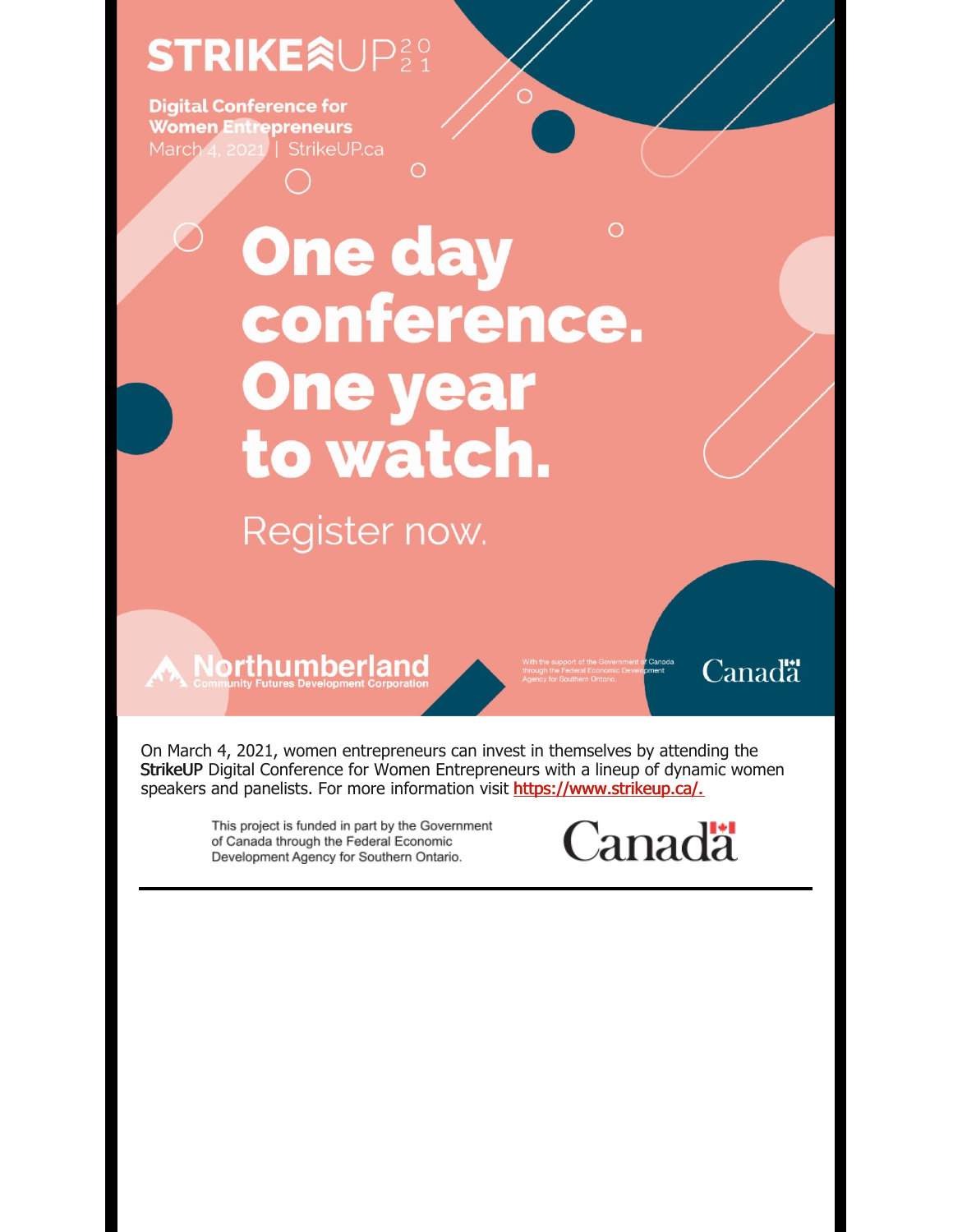

North & Eastern Ontario Local Food Virtual Conference 10am to 12pm, Every Wednesday from March 10 to 31, 2021

A series of Free Webinars exploring the diverse perspectives on Local Food

The COVID-19 pandemic has created immense opportunity and pressures for local food systems. It showed how critical these systems are, as well as exposing weaknesses that make them vulnerable. The goal of these sessions is to explore the hard-won lessons learned from a global pandemic that can help local food businesses and organizations strengthen as a result.

Keynote speaker Dr. Evan Fraser will kick off the series. Dr. Fraser is a professor of geography and the Director of the Arrell Food Institute at the University of Guelph. A passionate communicator, he has written for the Globe and Mail, the Guardian.com, CNN.com, ForeignAffairs.com, the Walrus and the Ottawa Citizen, and has authored popular non-fiction books about food and food security; most recently Uncertain Harvest, published in 2020.

> MORE [INFORMATION](https://ontarioeast.ca/events/north-eastern-ontario-local-food-virtual-conference) & **REGISTRATION**

## Ontario East News

If you have any news that you would like us to share, please forward to [info@ontarioeast.ca](mailto:info@ontarioeast.ca)



#### Ontario East Talent Identification Support Project Update (OE-TISP)

As part of OE-TISP, the Workforce [Development](https://t.sidekickopen45.com/s2t/c/5/f18dQhb0S7kv8c82szVf5rhG59hl3kW7_k2842PyJyGW7wzN4k2Qx-dHW2Swb-n2bzNMtf46JSFc01?te=W3R5hFj26QkG_F3M9qDMmKTh1&si=5457739056414720&pi=b57fbae9-ee33-4486-db96-2ee2128cbc2c) Board (WDB) and the Centre for Workforce Development (CFWD) are working in collaboration on a career pathways project with Edge Factor. The career pathways project includes the delivery of an Edge Factor Community Hub for each organization.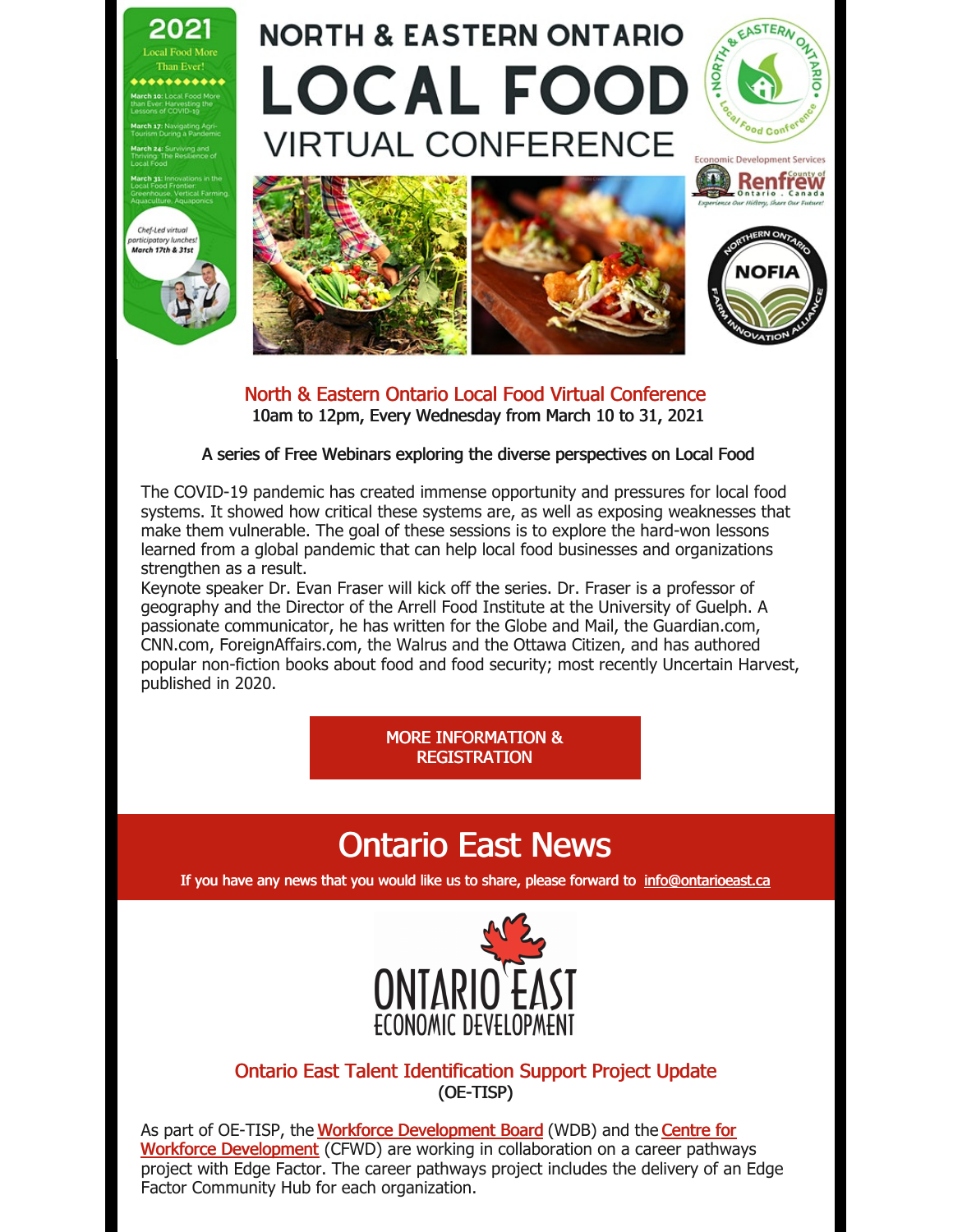The WDB [Community](https://t.sidekickopen45.com/s2t/c/5/f18dQhb0S7kv8c82szVf5rhG59hl3kW7_k2842PyJyGW7wzN4k2Qx-dHW2Swb-n2bzNMtf46JSFc01?te=W3R5hFj4cm2zwW3K2-nS3M0g6sW43W93f43T4NDf2vHMx604&si=5457739056414720&pi=b57fbae9-ee33-4486-db96-2ee2128cbc2c) Hub and CFWD [Community](https://t.sidekickopen45.com/s2t/c/5/f18dQhb0S7kv8c82szVf5rhG59hl3kW7_k2842PyJyGW7wzN4k2Qx-dHW2Swb-n2bzNMtf46JSFc01?te=W3R5hFj4cm2zwW3K2-nS3M0g6sW43W93f43T4Nfn2zPzxB1s3&si=5457739056414720&pi=b57fbae9-ee33-4486-db96-2ee2128cbc2c) Hub provide FREE local labour market information to help the youth and job seeker communities explore what local industries are important and to provide valuable insights on job outlook and growth.

WDB and CFWD are also filming eight local videos for construction, manufacturing, healthcare, hospitality, and tourism with many already included in the Local Virtual Workplace Experiences Videos feature within the Edge Factor platform.

You can watch the video series on the WDB and CFWD Community Hub in the Local Virtual Workplace Experience Videos section [here](https://t.sidekickopen45.com/s2t/c/5/f18dQhb0S7kv8c82szVf5rhG59hl3kW7_k2842PyJyGW7wzN4k2Qx-dHW2Swb-n2bzNMtf46JSFc01?te=W3R5hFj4cm2zwW3K2-nS3M0g6sW43W93f43T4Nfn2zPzxB1s3&si=5457739056414720&pi=b57fbae9-ee33-4486-db96-2ee2128cbc2c) and here!

More Local Virtual Workplace Experience Videos on Manufacturing, Tourism and Health Care are coming soon!



North Glengarry Employment Opportunity

Full Time Position: Economic Development & Communications Officer

Application Deadline: 12 (noon), Friday, March 19, 2021

The Township of North Glengarry is seeking an independent, enthusiastic, dynamic individual who is also a strong team player to support clients through economic development activities. The emphasis will be on business retention & expansion strategies, business start-up assistance and the continued implementation of the Township's Community Improvement Plan, Development and Marketing Strategy, and Economic Development Strategic Action Plan.

The ideal candidate will have a minimum of three years' experience in a related field, and marketing and/or public relations skills. The candidate will also possess excellent interpersonal skills and have the ability to multi-task. Relevant post-secondary education and/or economic development designation are considered an asset.





#### Chronicling the rise and fall of an industrial powerhouse

By Ronald Zajac, Feb 27, 2021, The Recorder & Times

The 20th century was Brockville's industrial golden age, and The Recorder and Times was there to chronicle its rise – and fall.